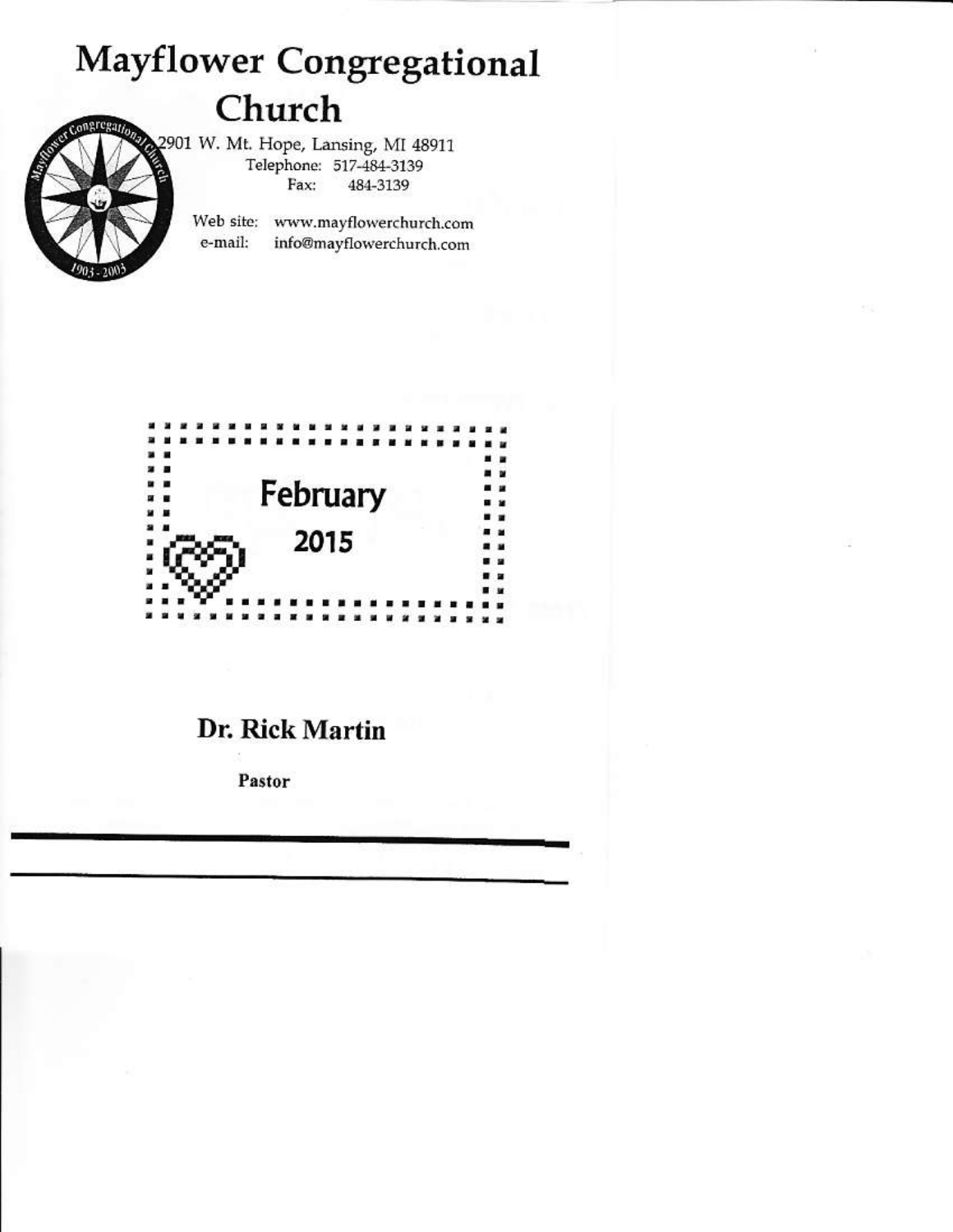

Birthdays

2/1 Nancy McKay 2/9 Lisa Jones 2/16 Mark Holmes 2/21 Dick McKay

Anniversaries

2/18 Janet Hershey and Bob Felter

**Head Ushers** Lois Ries

Outreach Focus Food Bank

Our "Fat Tuesday" pancake lunch will be held on Sunday, February 15th immediately after church. There will be pancakes, sausage and app;esauce. Donations will be accepted. Invite your friends and family to the fun, food and fellowship event!!!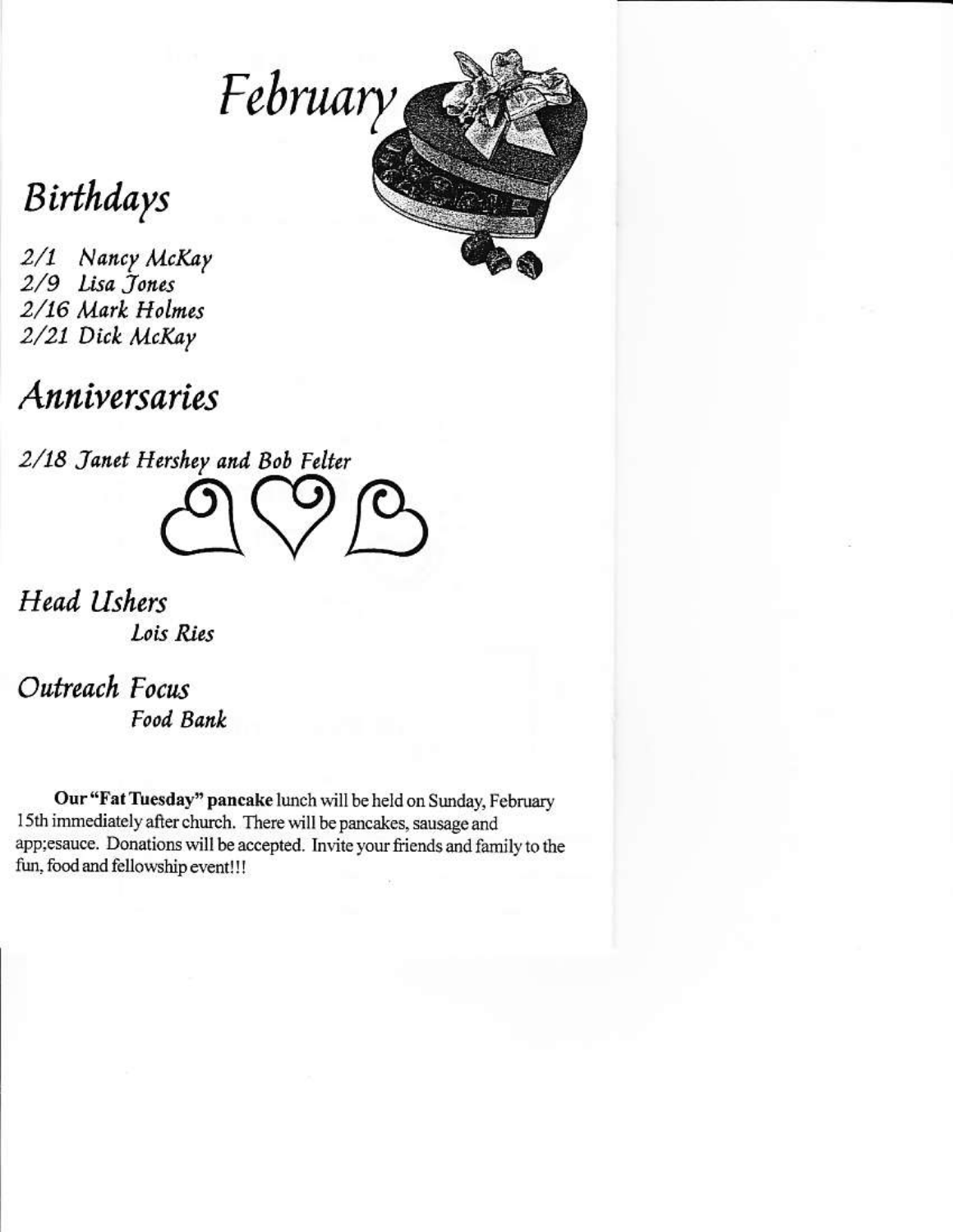### From The Pastor's Desk

Love Is In The Air

Ahhh! February. The Love Month with Valentine's Day. (A strange way to celebrate the martyred saint).

Valentine's Day has become a time to celebrate love, but giving gifts to those we "love", by being sad if we aren't "in love" at the moment, and by hoping our soul mate will find us on eharmony.com (this newsletter isn't large enough for my opinion here). While most cannot define love - "it is hard to describe, but you'll know it if you find it"-I am convinced that searching for love is why people end up in all the wrong places and strange lifestyles.

Love is a significant need for the human being. We are driven to find it. And while it seems to be well hidden from us and it eludes us at every turn; true love has always been very near to each of us.

#### John 3:16,17

<sup>16</sup> For God so loved the world that he gave his one and only Son, that whoever believes in him shall not perish but have eternal life.<sup>17</sup> For God did not send his Son into the world to condemn the world, but to save the world through him.

#### Ephesians 2:4,5

<sup>4</sup>But because of his great love for us, God, who is rich in mercy, <sup>5</sup> made us alive with Christ even when we were dead in transgressions-it is by grace you have been saved.

#### I John  $4:16$

And so we know and rely on the love God has for us. God is love. Whoever lives in love lives in God, and God in them.

God loves YOU (just as you are, by the way). His love is unconditional, boundless, and eternal.

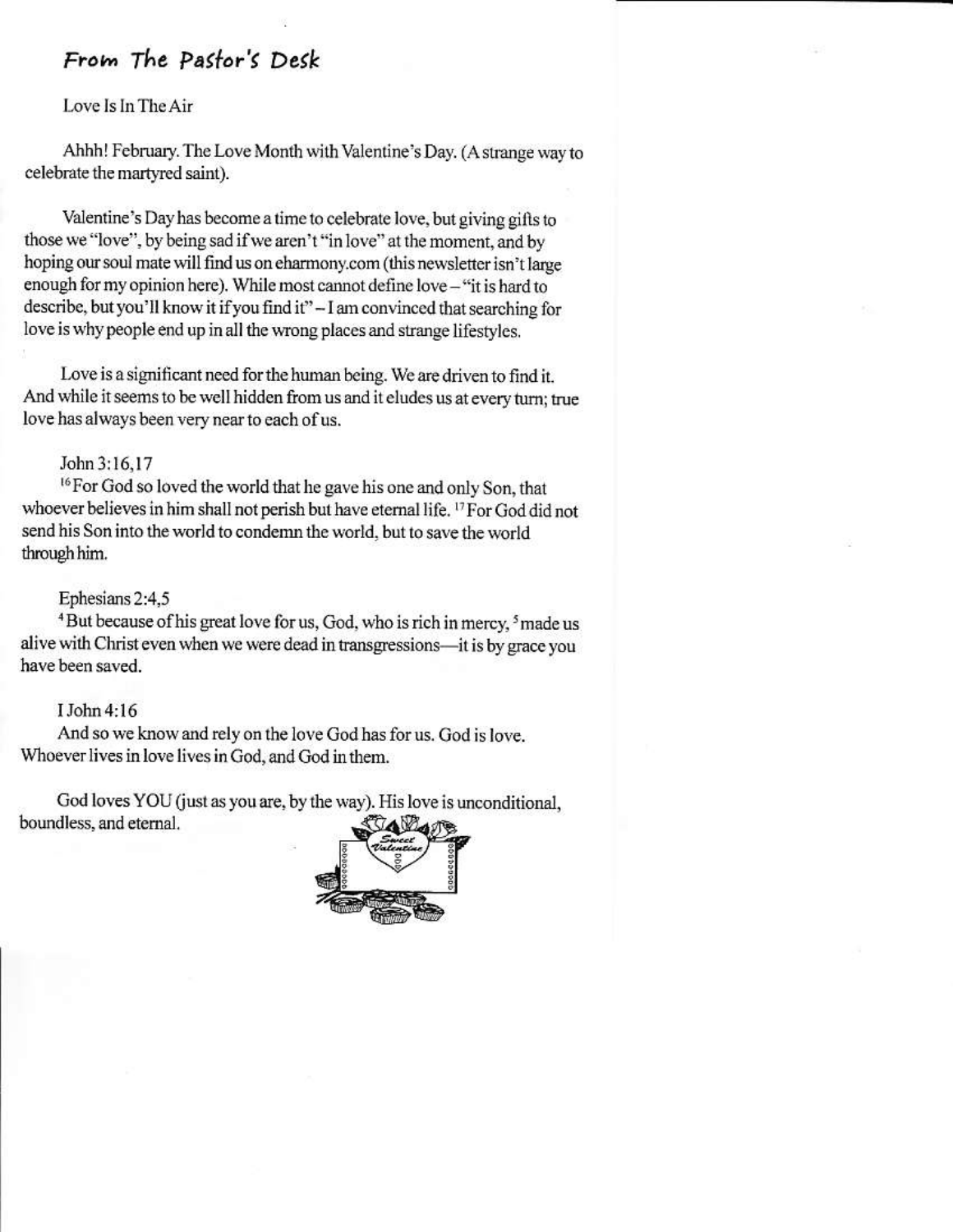#### **Mayflower Financial News**

Our December 2nd Saturday Supper was another success with a profit of \$644.22. A total of nine were held in 2014, netting \$5161.52. An increase of \$311 from 2013. An additional \$7,214.84 was raised through 2 thrift sales, 2 Iron Egg Weightlifting events, Corned Beef Dinner, Italian Dinner/ Talent Show and several after church lunches.

A brief summary of our finances as of December 31, 2014:

| Income:   |      | \$6,717.36 |
|-----------|------|------------|
| Expenses: |      | 7,566.11   |
|           | $-5$ | 848.75     |

**YTD** for Twelve Months Income: Expenses:

 $$3,381.20$ 1.69

\$97,249.66

93,868.46

| <b>Fund Balances:</b>        |             |
|------------------------------|-------------|
| Checking:                    | \$16.194.69 |
| <b>Bequest Funds Savings</b> | 4,010.14    |
| Memorial Fund CD             | 5,495.10    |
| CD Savings                   | 22,305.16   |
|                              | \$48,005.09 |

A more detailed report is available in the brochure rack near the church office.

> Linda Wheeler **Treasurer**

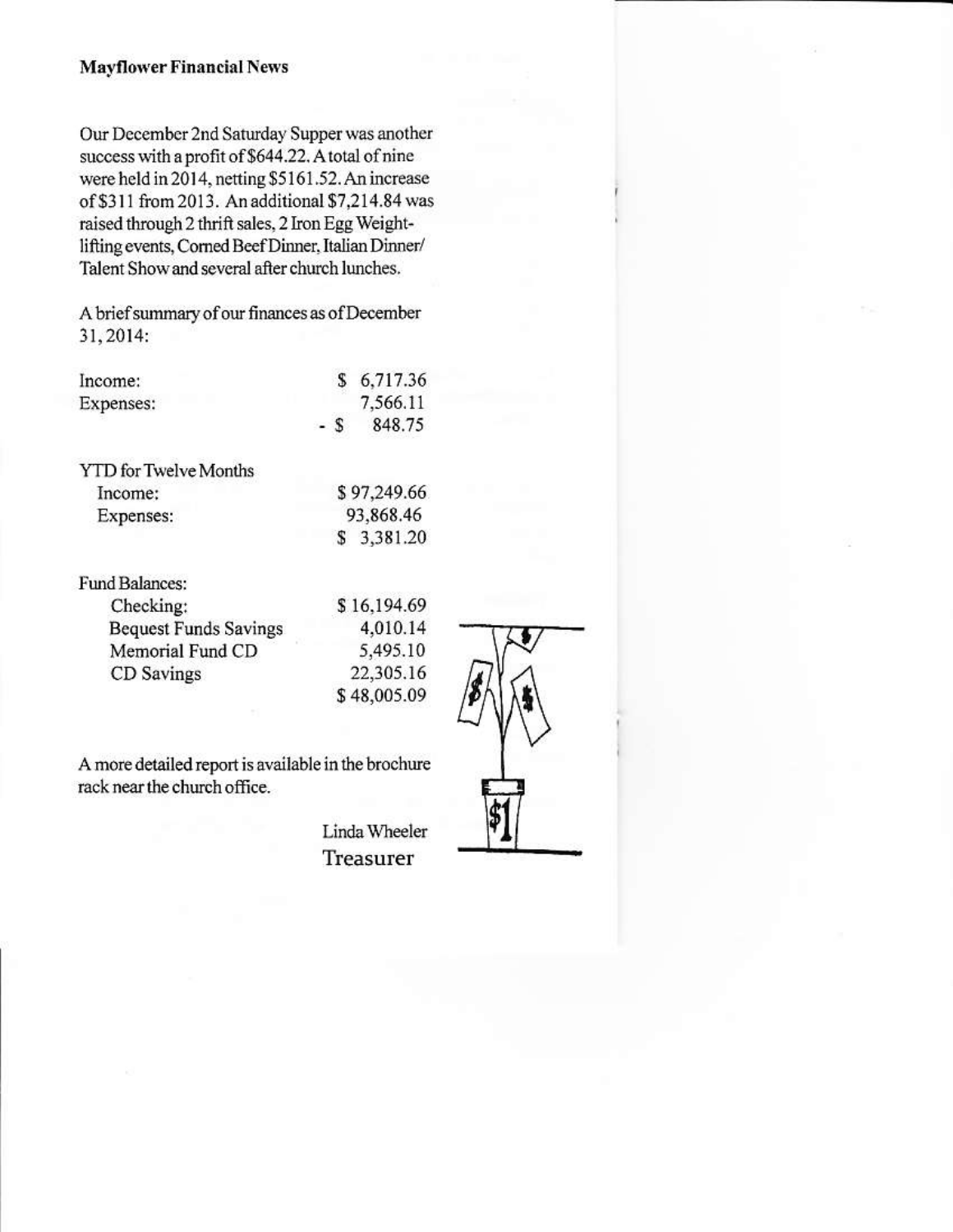#### **Christian Education**



Monarch butterflies are a rare, yet thrilling sight in Michigan. Every year, my mother-in-law gently rescues some chrysalises from the milkweed plant in her backyard, and brings them inside into her own homemade butterfly exhibittwo lids of old cardboard boxes with clear plastic display windows, standing on end, and taped together with a variety of tapes over the years to allow insertion, feeding, and finally, release of the beautiful occupants. When our three girls were younger, they delighted in the ritual, which grew more elaborate year by year. Small nose prints can probably still be seen on the clear plastic, and it took many years to discourage all three from shaking the box. The wonder and awe at watching this life cycle playing out in Grandma's kitchen, year after year, continues to be an amazing memory, and release day involved greater ceremony and ritual each time. Although the children don't come over as much anymore, Grandma still hauls the box out in spring, bringing smiles to everyone's faces, as we honor the past and celebrate the future.

Yet I find myself wondering about those box-raised monarchs today. Living in a cushy, climate controlled kitchen, with the best foods delivered and protected from predators and suffering, probably didn't do the butterflies any favors when they faced the world. Did the first thunderstorm come as a shock, leaving them frightened and panicked? Did they understand how to hide from birds, or were they picked off in the first weeks, unable to survive in a world that shows no mercy? As parents, our urge to protect our children from pain and suffering is incredibly strong, yet we all know it is the storms in life that caused us to grow and develop. It does no good to raise a beautiful butterfly that is too fragile to survive in this world - better to raise a sturdy moth who can ride out the storms undamaged.

God can help us with this urge to over-protect - if we lean on Him, and turn over all of our fears and irrational impulses, He will see us through the anxiety and pain. It is so easy to try to seize the reins again, because we think if we control things, they go better. As experience has shown, though, this is usually the wrong path. "Letting go and letting God" is a mantra we should all adopt, so we can help those we love soar like butterflies.

Liz Canfield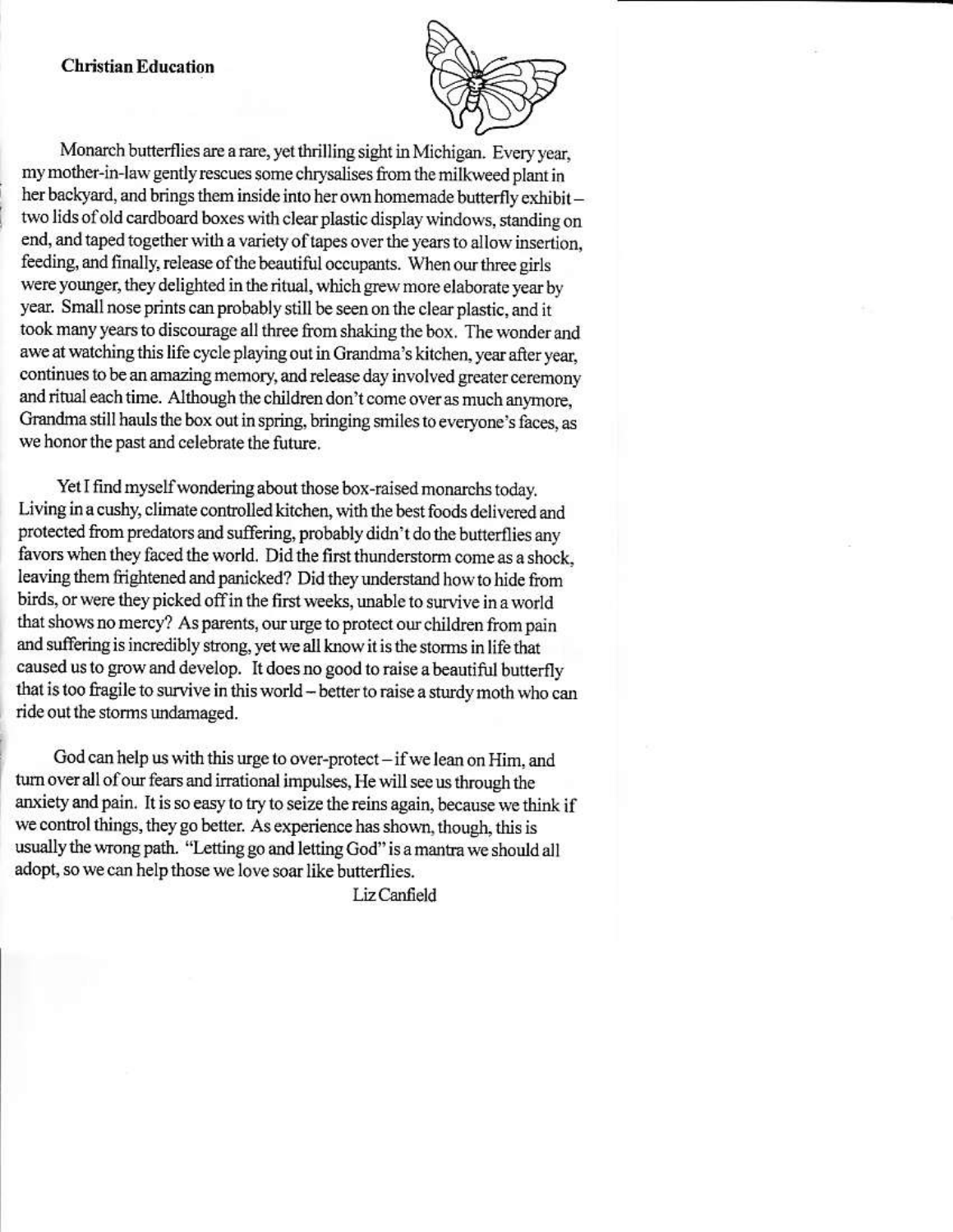#### **Music News**

As I prepare for my second week's rehearsals and Sunday service, I catch glimpses of the beginnings of routine. The Tuesday morning meeting with Pastor Rick and Barb Fuller (today was our third such). Greeting and interacting with Cozette in the office, and with Dean here and there in the building. I am so very much enjoying this new beginning with all of you! I feel deeply warmed and held by your welcome, and I look forward to getting to know each of you better in the weeks ahead.

I spent several hours yesterday at a store for music educators in Grand Rapids, selecting potential anthems for our choir to sing. By the time these words go to print, the choir will have become acquainted with one or more of these new songs. We will have begun the process of bringing the music to life a process I truly love! I'd like to invite each of you to consider joining us in this adventure. A background in music is absolutely NOT a prerequisite for singing in Mayflower's choir! A willingness to show up on Thursdays and Sundays ready to learn, and ready to add your voice to the bouquet of sound we are creating ... that is what is required. I would love to see you there!

> Rachel Alexander Music Director

 $06624402$ 

#### **Thrift Sale**

Another thrift sale to benefit the church treasury is coming on March 27 and 28. Please start your spring cleaning early and check around your house to find good, saleable things that you have but don't really need any more. Remember, too, to invite friends, family, coworkers, etc., to donate items. We'll be glad to have them!

Plan to hold your stuff for now and bring it to the church after the Corned Beef Dinner on March 21.

We need a lot of help to set up, run the sale, and clean up after the sale, so please plan now to help. Set up dates will be March 24-26, 10 a.m. to 1:00 p.m. (more or less, as needed). See Lorraine or Ann to volunteer to help.